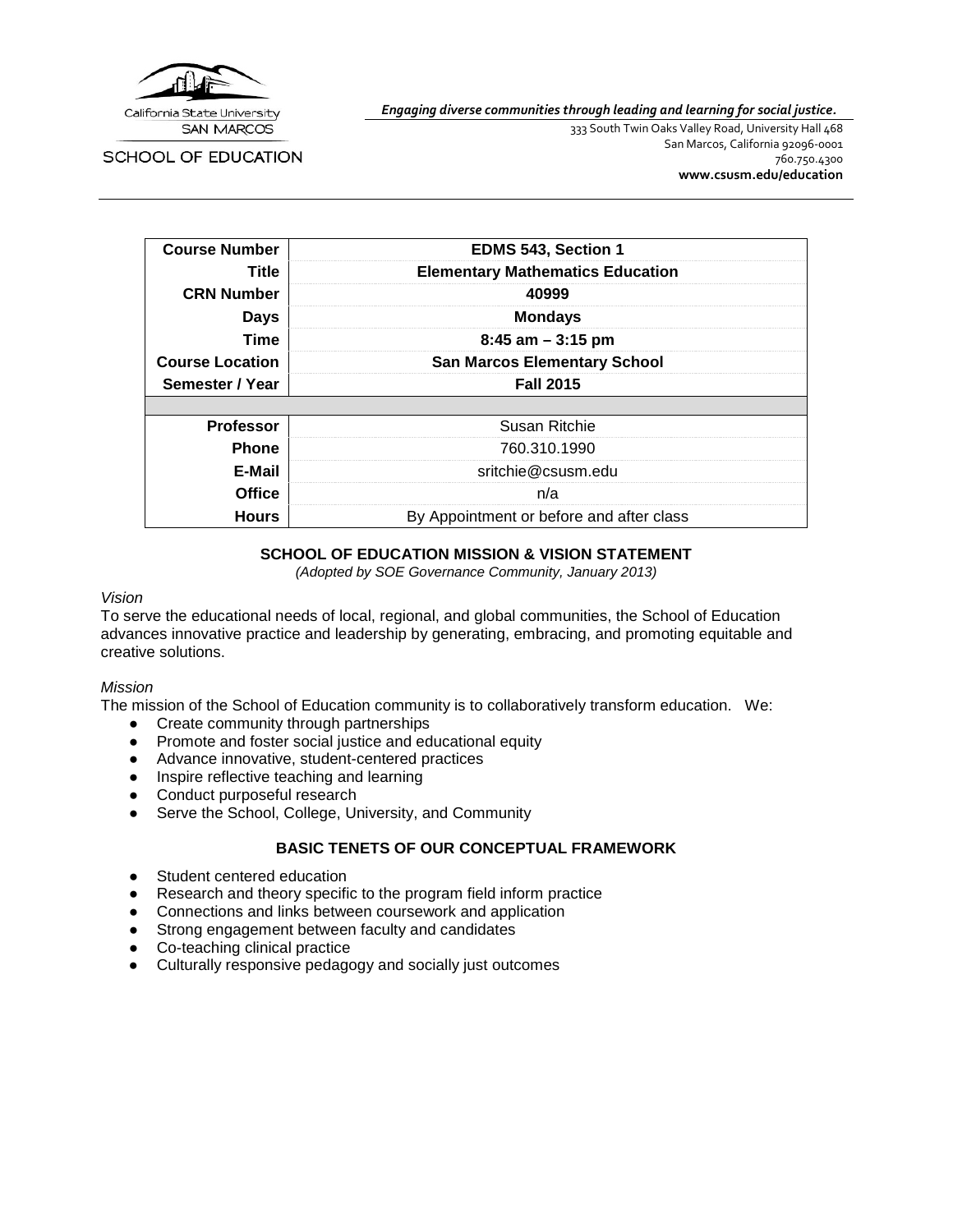# **COURSE DESCRIPTION**

This course focuses on curriculum development, methods, techniques, materials, planning, organization, and assessment in various elementary school curricula, and curriculum integration in mathematics. Methods of cross-cultural language and academic development will be integrated into the course. *Requires participation/observation in the public schools*.

### **Course Prerequisites**

Admission to the Multiple Subject Credential Program

### **Course Objectives**

Learning to teach mathematics well is challenging and, therefore, this course is but one stage in your process of becoming a mathematics teacher. We are expected to: (a) increase our skills of listening to students and asking questions, (b) develop an understanding of children's content specific thinking, (c) develop strategies to create a classroom environment that promotes the investigation and growth of mathematical ideas and to ensure the success of all students in multicultural settings, (d) deepen our understanding of the mathematics taught at the elementary school level, including such topics as place value, base systems, number theory, fractions, proportions, statistics, and algebra, (e) develop an understanding of the current issues and best practices in mathematics education, (f) develop a familiarity with the Common Core State Standards, (g) understand the nature, purposes, and application of mathematics assessment and its relationship with curriculum, teaching, and learning, and (h) learn to teach content specific concepts using effective and appropriate strategies, including the educational use of technology.

### **Credit Hour Policy Statement**

Per the University Credit Hour Policy, students are expected to spend a minimum of 11 hours outside of the classroom each week because this is a 3-unit course in an 8-week timeframe. The course has a few online sessions. The online tasks are designed to reflect an appropriate amount of time needed for the course credit.

# **REQUIRED TEXTS, MATERIALS AND ACCOUNTS**

### **Required Texts**

- Kamii, C. (2000). *Young children reinvent arithmetic: Implications of Piaget's theory* (2nd Ed.). New York: Teachers College Press. ISBN-13: 978-0807739044.
- California Department of Education (2010). *California common core state standards for mathematics*. Sacramento, CA: Author.<http://www.cde.ca.gov/ci/cc/>(PDF, free download)
- National Council of Teachers of Mathematics (NCTM) (2014). *Principles to actions: Ensuring mathematics success for all*. Reston, VA: Author.<http://www.nctm.org/PrinciplestoActions/> (eBook/PDF \$5 or print edition \$29)
- Selected chapters in Van de Walle, J. A., Karp, K. M., & Bay-Williams, J. M. (2013). *Elementary and middle school mathematics: Teaching developmentally* (8th ed.). Boston: Allyn & Bacon
- Several other readings are required and will be available for download.

#### **Recommended Texts**

- Burns, M. (2007). *About teaching mathematics: A K-8 resource* (3rd Ed.). Sausalito, CA: Math Solutions Publications.
- Carpenter, T. P., Fennema, E., Franke, M. L., Levi, L., & Empson, S. B. (1999). *Children's mathematics: Cognitively guided instruction*. Portsmouth, NH: Heinemann.
- Carpenter, T. P., Franke, M. L., & Levi, L. (2003). *Thinking mathematically: Integrating arithmetic & algebra in elementary school*. Portsmouth, NH: Heinemann.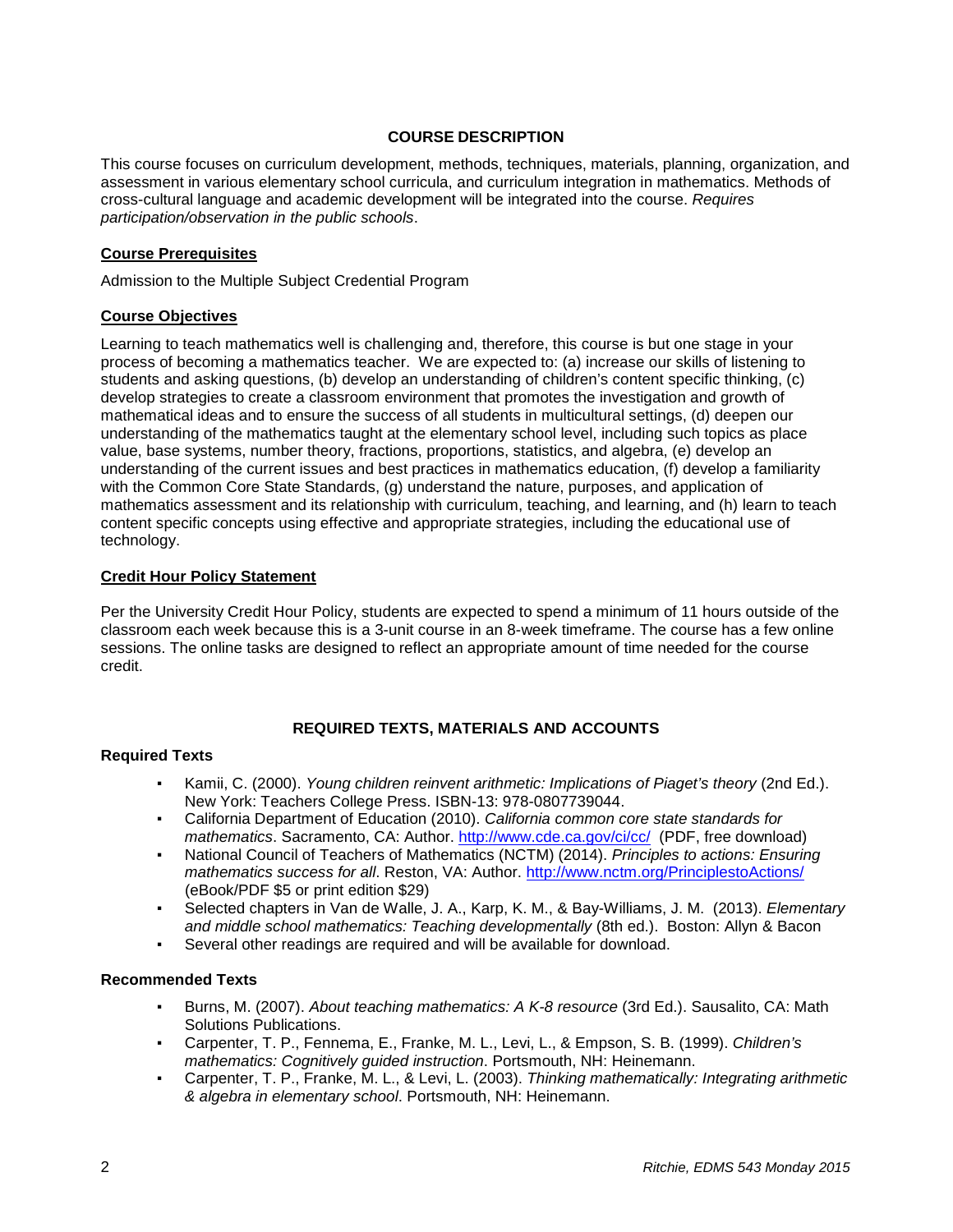- Empson, S. B., & Levi, L. (2011). *Extending children's mathematics: Fractions and decimals*. Portsmouth, NH: Heinemann.
- Parrish, Sherry (2010). *Number Talks: Helping children build mental math and computational strategies.* Sausalito, CA: Math Solutions Publications.
- NCTM's professional journal: Teaching Children Mathematics, see <http://www.nctm.org/publications/toc.aspx?jrnl=tcm>
- Smith, M. S., & Stein, M. K. (2011). *Five practices for orchestrating productive mathematics discussions*. Reston, CA: National Council of Teachers of Mathematics.

# **COURSE AND PROGRAM LEARNING OUTCOMES**

Upon successful completion of this course, teacher candidates will demonstrate the course objectives listed above, plus the two focused TPEs below.

# **Teacher Performance Expectation (TPE) Competencies**

The course objectives, assignments, and assessments have been aligned with the CTC standards for Multiple Subject Credential. This course is designed to help teachers seeking a California teaching credential to develop the skills, knowledge, and attitudes necessary to assist schools and district in implementing effective programs for all students. The successful candidate will be able to merge theory and practice in order to realize a comprehensive and extensive educational program for all students. You will be required to formally address the following TPEs in this course:

- TPE 1a-Subject Specific Pedagogical Skills for MS Teaching (Mathematics)
- TPE 2-Monitoring Student Learning During Instruction

Teacher candidates will also complete other courses, clinical practice, and additional requirements for the credential program. Upon successful completion of the program, teacher candidates will demonstrate the following competencies and dispositions:

# **Authorization to Teach English Learners**

This credential program has been specifically designed to prepare teachers for the diversity of languages often encountered in California public school classrooms. The authorization to teach English learners is met through the infusion of content and experiences within the credential program, as well as additional coursework. Candidates successfully completing this program receive a credential with authorization to teach English learners. *(Approved by CCTC in SB 2042 Program Standards, August 02)*

# **Teacher Performance Assessment**

Beginning July 1, 2008 all California credential candidates must successfully complete a state-approved Teacher Performance Assessment (TPA), as part of the credential program of preparation. During the 2015- 16 academic year the CSUSM credential programs will use either the CalTPA (California Teacher Performance Assessment) or the edTPA (Educative Teacher Performance Assessment).

Check with your program coordinator to determine which assessment is used for your credential program.

# **CalTPA**

To assist with your successful completion of the CalTPA, a series of informational seminars are offered over the course of the program. TPA related questions and logistical concerns are to be addressed during the seminars. Your attendance to TPA seminars will greatly contribute to your success on the assessment. The CalTPA Candidate Handbook, TPA seminar schedule, and other TPA support materials may be found on the SOE website: <http://www.csusm.edu/education/CalTPA/ProgramMaterialsTPA.html>

3 *Ritchie, EDMS 543 Monday 2015*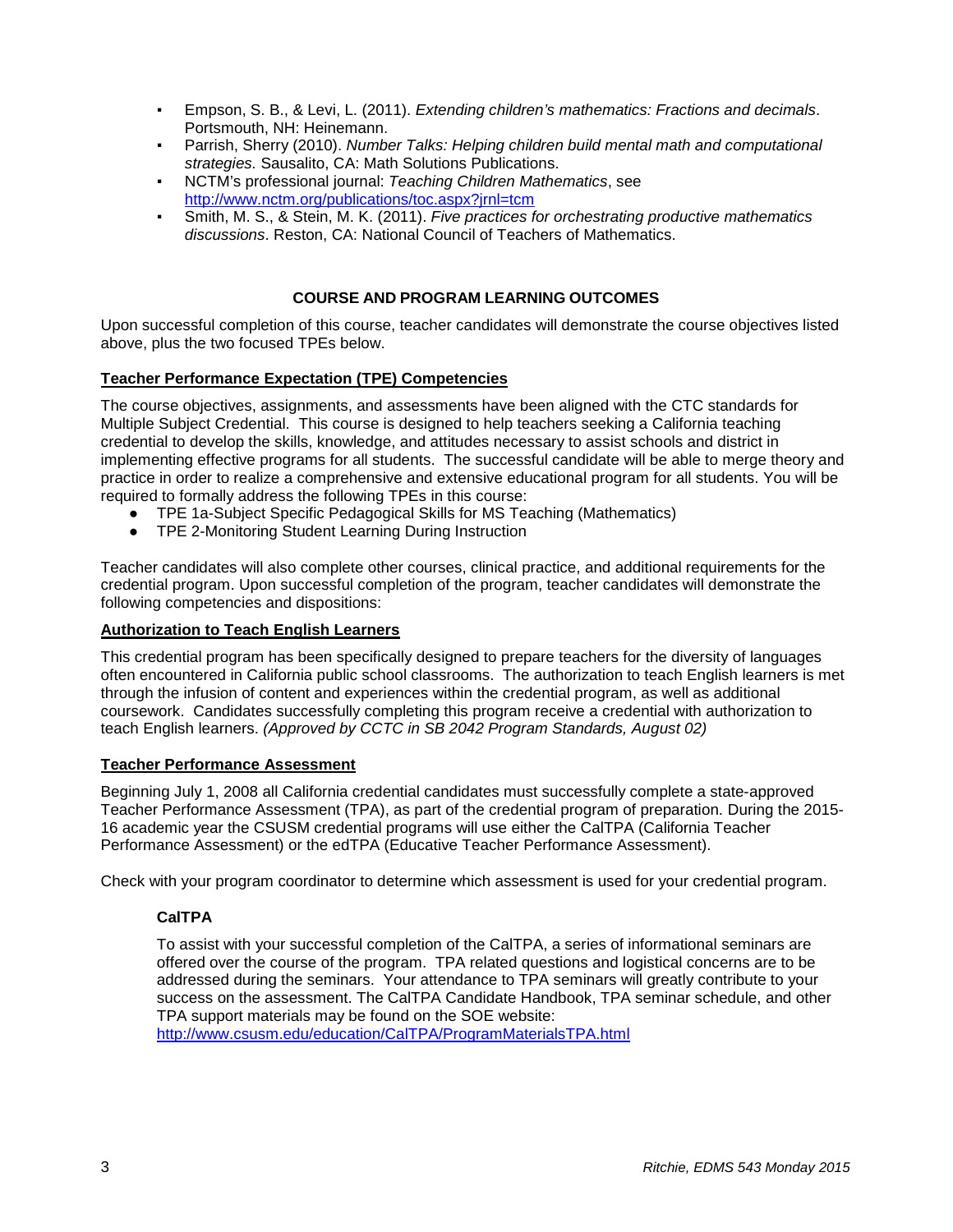# **edTPA**

Beginning in fall 2015, for newly entering initial candidates, the CSUSM assessment system is the edTPA. To assist with your successful completion of the edTPA, a capstone class is part of your curriculum. In this class edTPA related questions and logistical concerns are addressed. Additional support materials are available on the edTPA website: [http://www.edtpa.com/PageView.aspx?f=GEN\\_Candidates.html](http://www.edtpa.com/PageView.aspx?f=GEN_Candidates.html)

Additionally, to support your success in your credential program and with TPA, SOE classes use common pedagogical language, lesson plans (lesson designs), and unit plans (unit designs).

### **Assessment of Professional Dispositions**

Assessing a candidate's dispositions within a professional preparation program is recognition that teaching and working with learners of all ages requires not only specific content knowledge and pedagogical skills, but positive attitudes about multiple dimensions of the profession. The School of Education has identified six dispositions – social justice and equity, collaboration, critical thinking, professional ethics, reflective teaching and learning, and life-long learning—and developed an assessment rubric. For each dispositional element, there are three levels of performance - *unacceptable*, *initial target*, and *advanced target*. The description and rubric for the three levels of performance offer measurable behaviors and examples.

The assessment is designed to provide candidates with ongoing feedback for their growth in professional dispositions and includes a self-assessment by the candidate. The dispositions and rubric are presented, explained and assessed in one or more designated courses in each program as well as in clinical practice. Based upon assessment feedback candidates will compose a reflection that becomes part of the candidate's Teaching Performance Expectation portfolio. Candidates are expected to meet the level of *initial target* during the program.

#### **GENERAL CONSIDERATIONS**

# **School of Education Attendance Policy**

Due to the dynamic and interactive nature of courses in the School of Education, all candidates are expected to attend all classes and participate actively. At a minimum, candidates must attend more than 80% of class time, or s/he may not receive a passing grade for the course at the discretion of the instructor. Individual instructors may adopt more stringent attendance requirements. Should the candidate have extenuating circumstances, s/he should contact the instructor as soon as possible. *(Adopted by the COE Governance Community, December, 1997).*

**This course:** Teacher education is a professional preparation program. Therefore, candidates missing more than one class session (half day) cannot earn an A or A-. Candidates missing more than two class sessions cannot earn a B or B+. Candidates missing more than three classes cannot earn a C+. Arriving late or leaving early by more than 20 minutes counts as an absence. Notifying the instructor does not constitute an excuse. All assignments must be turned in on due date even in case of an absence.

#### **Students with Disabilities Requiring Reasonable Accommodations**

Students with disabilities who require reasonable accommodations must be approved for services by providing appropriate and recent documentation to the Office of Disabled Student Services (DSS). This office is located in Craven Hall 4300, and can be contacted by phone at (760) 750-4905, or TTY (760) 750- 4909. Students authorized by DSS to receive reasonable accommodations should meet with their instructor during office hours or, in order to ensure confidentiality, in a more private setting.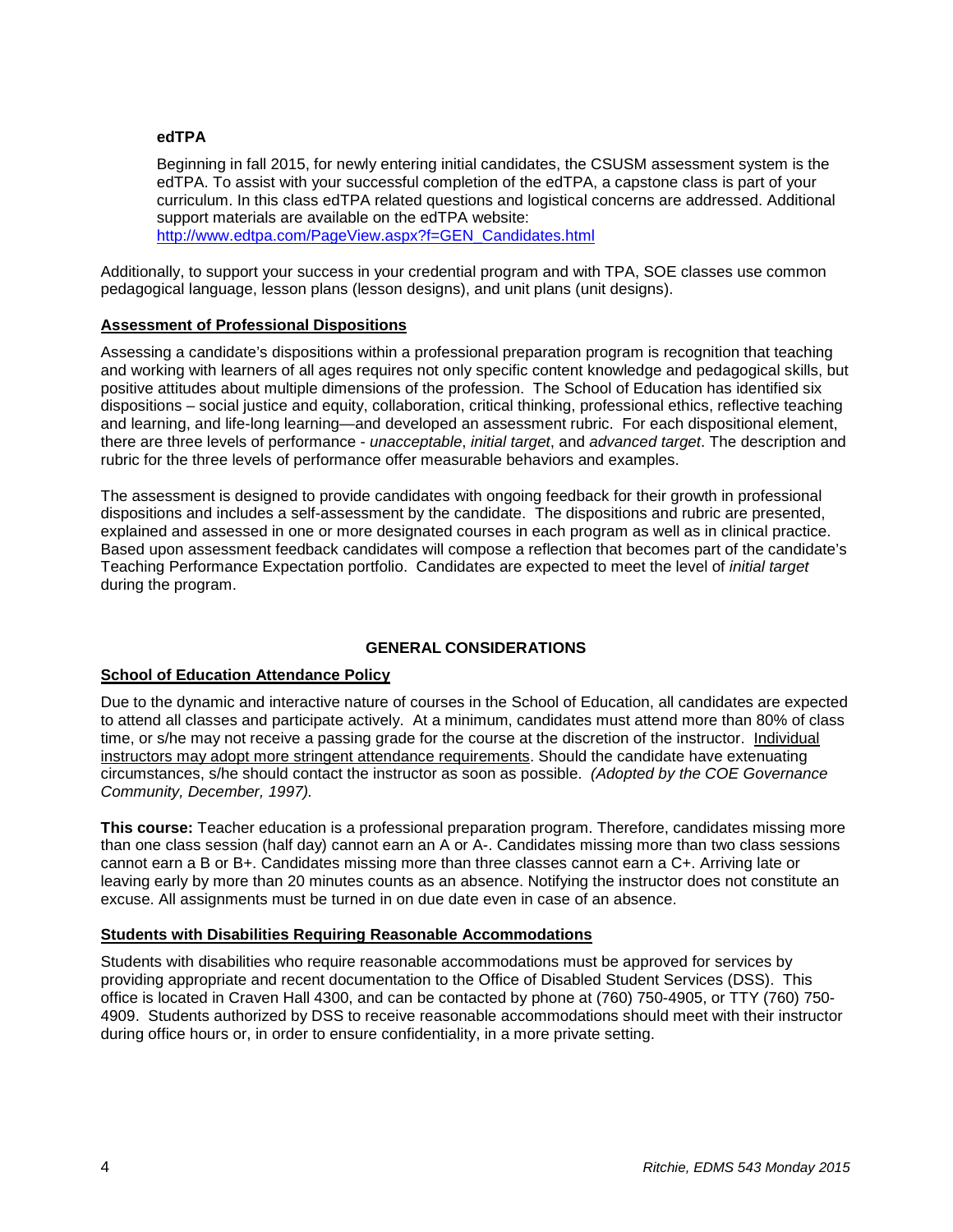# **All University Writing Requirement**

The CSUSM writing requirement of 2500 words is met through the completion of course assignments. Therefore, all writing will be looked at for content, organization, grammar, spelling, and format. For this class please use APA Manual, 6th edition (see a guide at [http://owl.english.purdue.edu/owl/section/2/10/\)](http://owl.english.purdue.edu/owl/section/2/10/). **CSUSM Academic Honesty Policy**

Students will be expected to adhere to standards of academic honesty and integrity, as outlined in the Student Academic Honesty Policy. All assignments must be original work, clear and error-free. All ideas/material that are borrowed from other sources must have appropriate references to the original sources. Any quoted material should give credit to the source and be punctuated accordingly.

Academic Honesty and Integrity: Students are responsible for honest completion and representation of their work. Your course catalog details the ethical standards and penalties for infractions. There will be zero tolerance for infractions. If you believe there has been an infraction by someone in the class, please bring it to the instructor's attention. The instructor reserves the right to discipline any student for academic dishonesty, in accordance with the general rules and regulations of the university. Disciplinary action may include the lowering of grades and/or the assignment of a failing grade for an exam, assignment, or the class as a whole.

Incidents of Academic Dishonesty will be reported to the Dean of Students. Sanctions at the University level may include suspension or expulsion from the University.

Refer to the full Academic Honesty Policy at[:](http://www.csusm.edu/policies/active/documents/Academic_Honesty_Policy.html)

[http://www.csusm.edu/policies/active/documents/Academic\\_Honesty\\_Policy.html](http://www.csusm.edu/policies/active/documents/Academic_Honesty_Policy.html)

### **Plagiarism**

As an educator, it is expected that each candidate will do his/her own work, and contribute equally to group projects and processes. Plagiarism or cheating is unacceptable under any circumstances. If you are in doubt about whether your work is paraphrased or plagiarized see the Plagiarism Prevention for Students website [http://library.csusm.edu/plagiarism/index.html.](http://library.csusm.edu/plagiarism/index.html) If there are questions about academic honesty, please consult the University catalog.

# **Necessary Technical Competency Required of Students**

This course has a few online sessions. To successfully complete online activities, you need to use Cougar Courses (download course documents, watch presentations and videos, upload your assignments, post discussion responses and reply to peers' posts, join online chats, etc.). You need to use e-mail effectively and know how to attach files. It is best that you know how to make minor configuration changes in a Web browser (change font sizes, open and close tabs, allow or disable pop-ups and plug-ins, enable Cookies and JavaScript, etc.). In addition, you are expected to use office applications (such as a word processor, a presentation tool, a spreadsheet tool, an image viewer, a PDF reader, etc.), engage in collaboration and file sharing (such as Dropbox and/or Google Drive & Apps), and apply Web literacy skills (conduct an effective search with a search engine, evaluate trustworthiness of web content, understand copyrights). Lastly, you may need to troubleshoot basic hardware and software problems.

# **Contact Information for Technical Support Assistance**

If you need any technical support, contact IITS Student Help Desk[:](http://www.csusm.edu/sth/) [http://www.csusm.edu/sth/.](http://www.csusm.edu/sth/)

# **Use of Technology**

Candidates are expected to demonstrate competency in the use of various forms of technology (i.e. word processing, electronic mail, Moodle, use of the Internet, and/or multimedia presentations). Specific requirements for course assignments with regard to technology are at the discretion of the instructor. Keep a digital copy of all assignments for use in your teaching portfolio. All assignments will be submitted online, and some will be submitted in hard copy as well. Details will be given in class.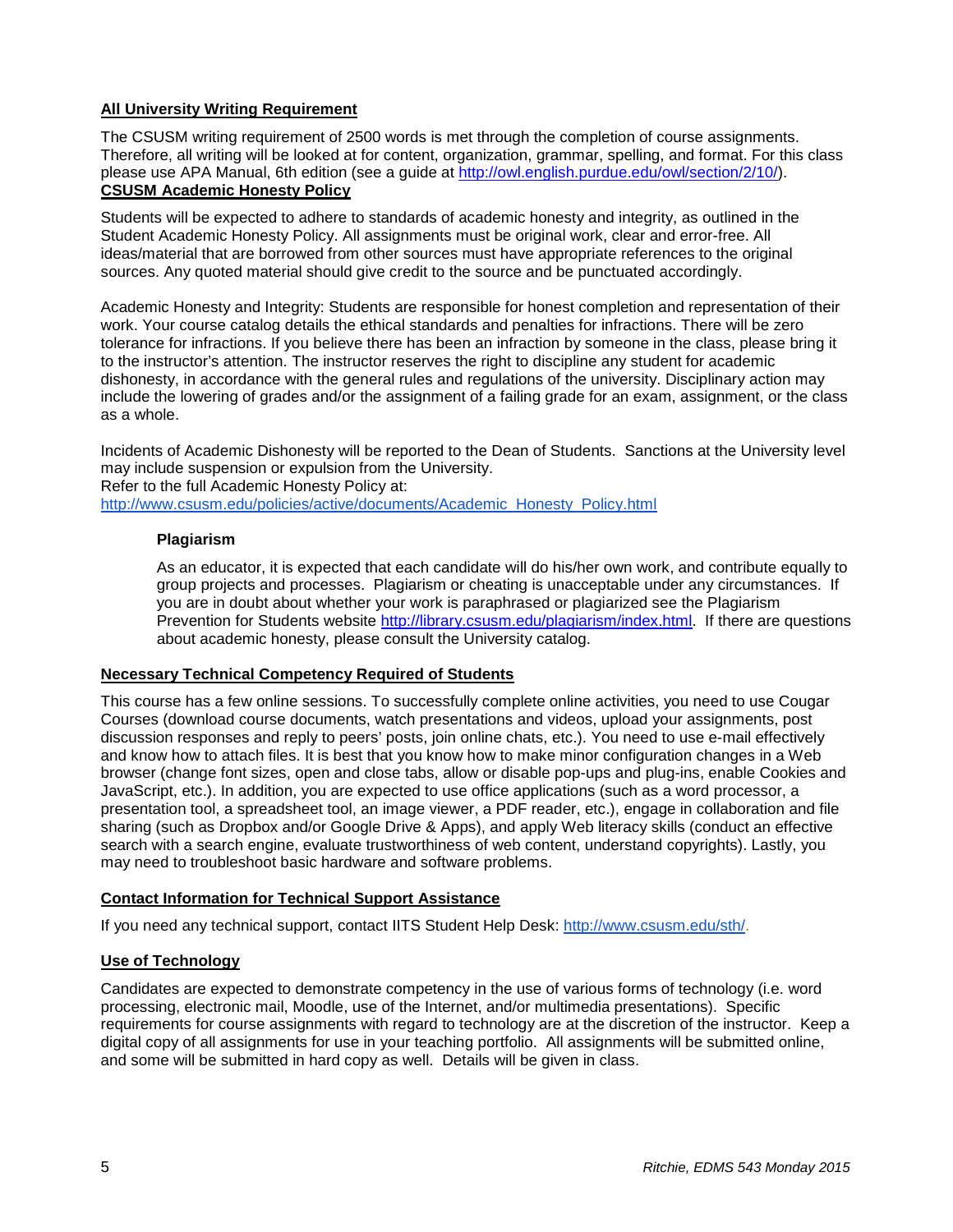# **Electronic Communication Protocol**

Electronic correspondence is a part of your professional interactions. If you need to contact the instructor, email is often the easiest way to do so. It is my intention to respond to all received e-mails in a timely manner. Please be reminded that e-mail and on-line discussions are a very specific form of communication, with their own nuances and etiquette. For instance, electronic messages sent in all upper case (or lower case) letters, major typos, or slang, often communicate more than the sender originally intended. With that said, please be mindful of all e-mail and on-line discussion messages you send to your colleagues, to faculty members in the School of Education, or to persons within the greater educational community. All electronic messages should be crafted with professionalism and care.

Things to consider:

- Would I say in person what this electronic message specifically says?
- How could this message be misconstrued?
- Does this message represent my highest self?
- Am I sending this electronic message to avoid a face-to-face conversation?

In addition, if there is ever a concern with an electronic message sent to you, please talk with the author in person in order to correct any confusion.

#### **COURSE REQUIREMENTS**

Teaching and learning require engaged and reflective participants. It is essential that you prepare carefully for class, be ready to discuss readings and assignments thoughtfully, and actively participate in all class activities. Here is a list of the assignments and requirements, followed by descriptions of each of them:

| <b>Assignment</b>                       | <b>Points</b> | <b>Due Date</b> |
|-----------------------------------------|---------------|-----------------|
| Mathematics autobiography               |               | 9/7             |
| Reflections                             | 20            | ongoing         |
| Unpacking standards                     | 5             | 9/14            |
| Clinical student interviews             | 20            | 9/21, 10/19     |
| Lesson design                           | 25            | 10/12           |
| Mathematics learning activity           | 10            | varies          |
| Online modules                          | 10            | varies          |
| Professional dispositions/participation | 10            | ongoing         |

*Mathematics Autobiography*—This assignment will not be graded but will count as part of your participation grade. This assignment has three components:

- (a) Make a drawing of what comes to mind when you think about mathematics (i.e., what mathematics is to you?). Provide a brief explanation of your drawing.
- (b) Define a mathematician. Write a one-paragraph definition. USE YOUR OWN WORDS AND DEFINITION. Do not use a dictionary or Wikipedia.
- (c) Write a 2-to-3-page reflection (double-spaced) on your experience as a mathematics student (you can start at kindergarten if you wish!). Position yourself concerning how "good" you are in math. Discuss your feelings about math and your perception of yourself as a math learner. Did you feel you were an active participant in your math classes, or you felt that you were mostly an outsider? Did you see personal meanings/purposes in math or just to get a grade and move on? If there has been a change in your view of math, please describe your old and new perspectives.

*Reflections*—Each week you will reflect on the readings, observations, or our class activities. You will submit a reflection *during class*. The focus will be on how you make sense of the information rather than a summary. The purpose of the reflections is to prepare you for class discussion and to reflect on your own experiences, beliefs, and theories about mathematics education. There will be time for discussion of the readings so it is imperative that you do the readings each week. The way in which you are asked to reflect may change week to week.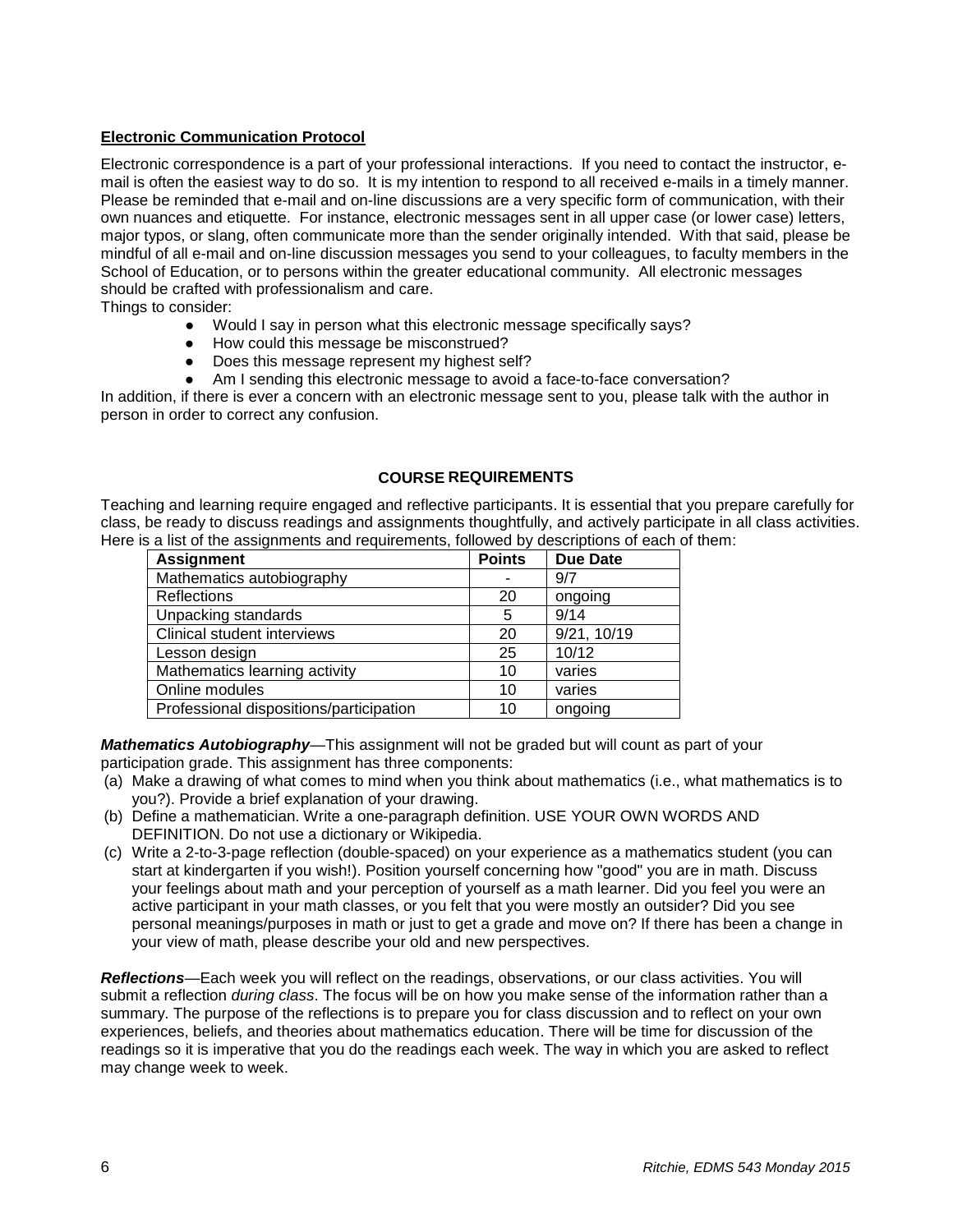*Unpacking Standards*—You will work by yourself or with peers and unpack selected California *Common Core State Standards for Mathematics* (CCSS-M). You will explore how the math concepts and skills progress through grade levels in a domain. You will also identify an example (activity, task, problem, or scenario) that addresses particular standards and explain how the example addresses some of the eight standards for mathematical practice.

*Clinical Student Interviews* – The purpose is to gain insight into students' mathematical thinking and understanding, to learn how to effectively pose questions and interpret the meaning of students' responses, and to provide you with an opportunity to interact with students. You will conduct two clinical interviews. In each interview, you will assess a student's understanding of mathematics and problem solving skills. Interview protocols with sample problems are provided, but you are encouraged to use your own invention with instructor approval. You will pose mathematical problems/tasks for the student to solve. You will ask the student to explain his or her thinking, so you may gain insight into his or her mathematical understanding and strategies. For each interview, you need to submit a 2-to-3-page reflective report. Please also include the student's written work (if available). In addition, you may need to share/present your interview findings in class. See the Student Interview Guidelines and a sample interview on Cougar Courses.

*Lesson Design*—You will design a *problem-based* math lesson. The lesson needs to focus on *student thinking* and *interaction* (Kamii, 2000). It needs to be aligned with Van de Walle's "teaching through problem solving" framework and requires a higher-level cognitive demand. You are strongly encouraged but not required to (1) implement the lesson in your clinical teaching classroom; (2) videotape the lesson implementation as it is a powerful means for an in-depth analysis of the effectiveness of the lesson and student learning.

*Mathematics Learning Activity (MLA)*. In the context of this course, a MLA is a math activity, task, game, problem, etc. that students can complete in 10-20 minutes. It is like a mini lesson, or a component of a larger lesson or unit. You will select or design a MLA and conduct it with (1) your fellow teacher candidates AND (2) a group of students in your tutoring or clinical practice classroom. In other words, you will conduct your MLA twice— once in the EDMS class and once in an elementary school classroom. Given the short time frame of the course, you may or may not be able to practice your MLA in the EDMS class before you do it with kids.

Both Kamii's (2000) and Van de Walle, et al.'s (2013) books have many good math learning activities. You may also design your own activity. You will need to talk to the classroom teacher and identify an appropriate MLA for the group of students. Your activity should be planned and/or adapted to show evidence of conceptual understanding or other higher-order thinking rather than merely memorization or procedures without understanding.

In the case of (2), videotaping your MLA and reflecting on students' learning and interaction are highly recommended but not required.

In the case of (1), we will get into MLA teams. Each team will have a date of presentation (see schedule below). You need to coordinate with your team members so that your MLAs will not be too similar. You will conduct your MLA with your peers that are not on the team in a learning center type format. For example, if your team has 5 members, there will be 5 math activities. Your team will set up 5 learning centers in our class. Each of you will conduct your activity at a learning center. The rest of the class will form into 5 groups, and they will rotate through the 5 learning centers/activities. It means that you have the opportunity to do your activity 5 times, and chances are you will modify the activity to meet the participants' needs. Each individual activity should take about 8-10 minutes (for your peer teacher candidates). Therefore, if the activity as the way it is described is too short or too long, you need to adapt it to fit the time frame.

After you have conducted your MLA, you need to submit a reflection.

**Online Modules**—There will be a few online sessions. You need to complete a learning module for each online session. The modules will be posted on Cougar Courses.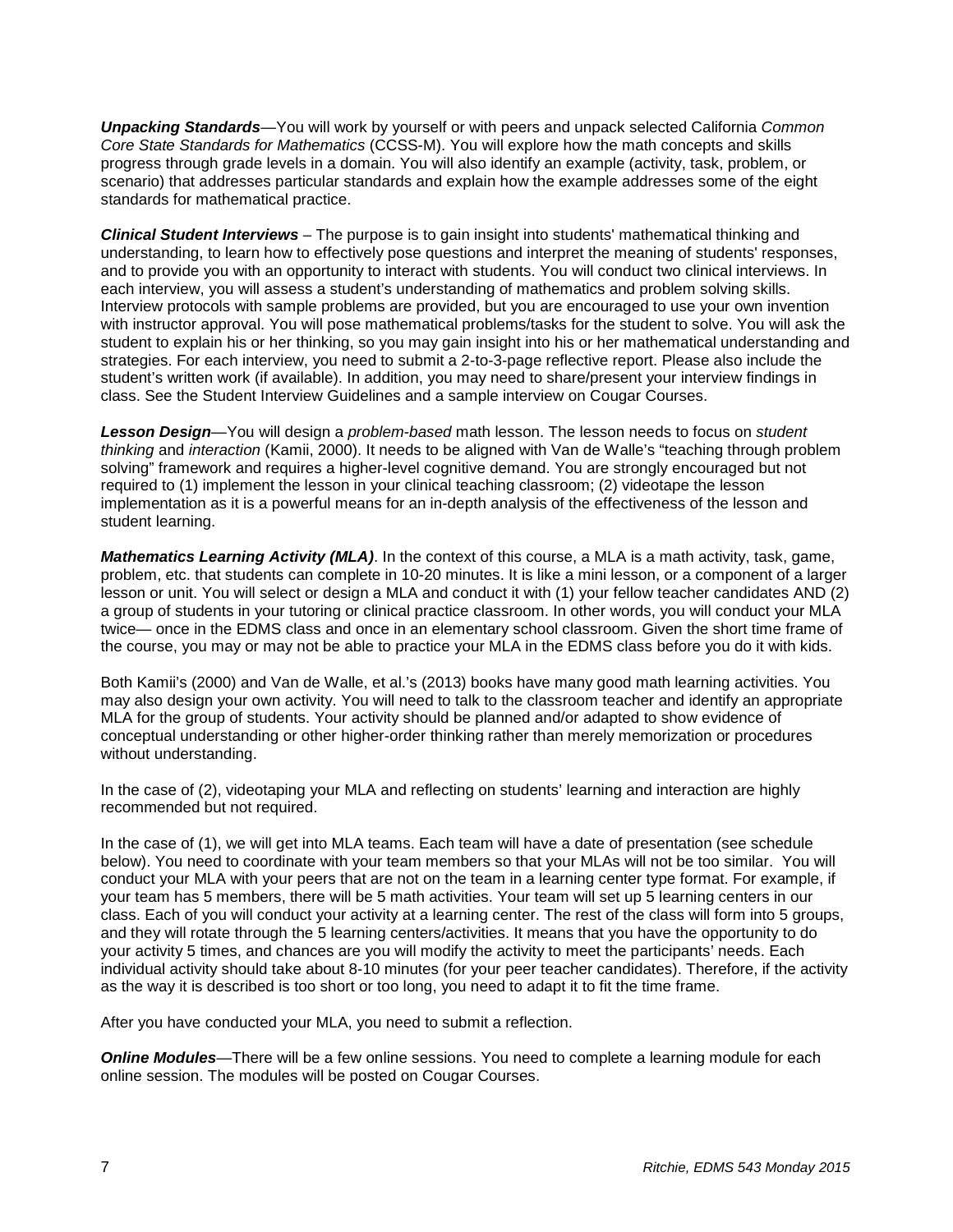*Professional Dispositions & Participation*—You are expected to actively participate in in-class and online discussions, group work, presentations, and hands-on activities throughout the course. A positive professional disposition includes a willingness to consider and discuss new ideas objectively, curiosity, perseverance, and seriousness about improving one's self as a teacher. It can also include a sense of humor and social intelligence (e.g., the tact and ability to make others feel comfortable and to contribute).

### **Assignment Policy**

All assignments, requirements, due dates, and scoring rubrics will be available through Cougar Courses. You are responsible to track your grades and progress in the course. In order to successfully complete this course, all assignments must be completed at an acceptable level noted on assignment directions and rubrics. Each written assignment is expected to have a clear organizational presentation and be free of grammar, punctuation, or spelling errors. There will be a reduction in points for the above-mentioned errors. All assignments are due by the beginning of class on the due date, unless specified otherwise. Reading reflections are typically due in class.

#### **Late Assignment Policy**

10% deduction for being one day late, 20% deduction two days late, 30% deduction three days late, and so on. After a week, no assignments will be accepted. If extraordinary circumstances occur, please contact the instructor BEFORE the deadline.

#### **Grading Standards**

Final grades are calculated on the standard of:

| A: 93% - 100%     | A-: 90% - 92% | B+: 87% - 89% | B: 83% - 86%  |
|-------------------|---------------|---------------|---------------|
| $B - 80\% - 82\%$ | C+: 77% - 79% | C: 73% - 76%  | C-: 70% - 72% |
| $D: 60\% - 69\%$  | F: below 60   |               |               |

Failure to complete this course with a grade of C+ or higher will prohibit a teacher candidate from continuing the teaching credential program.